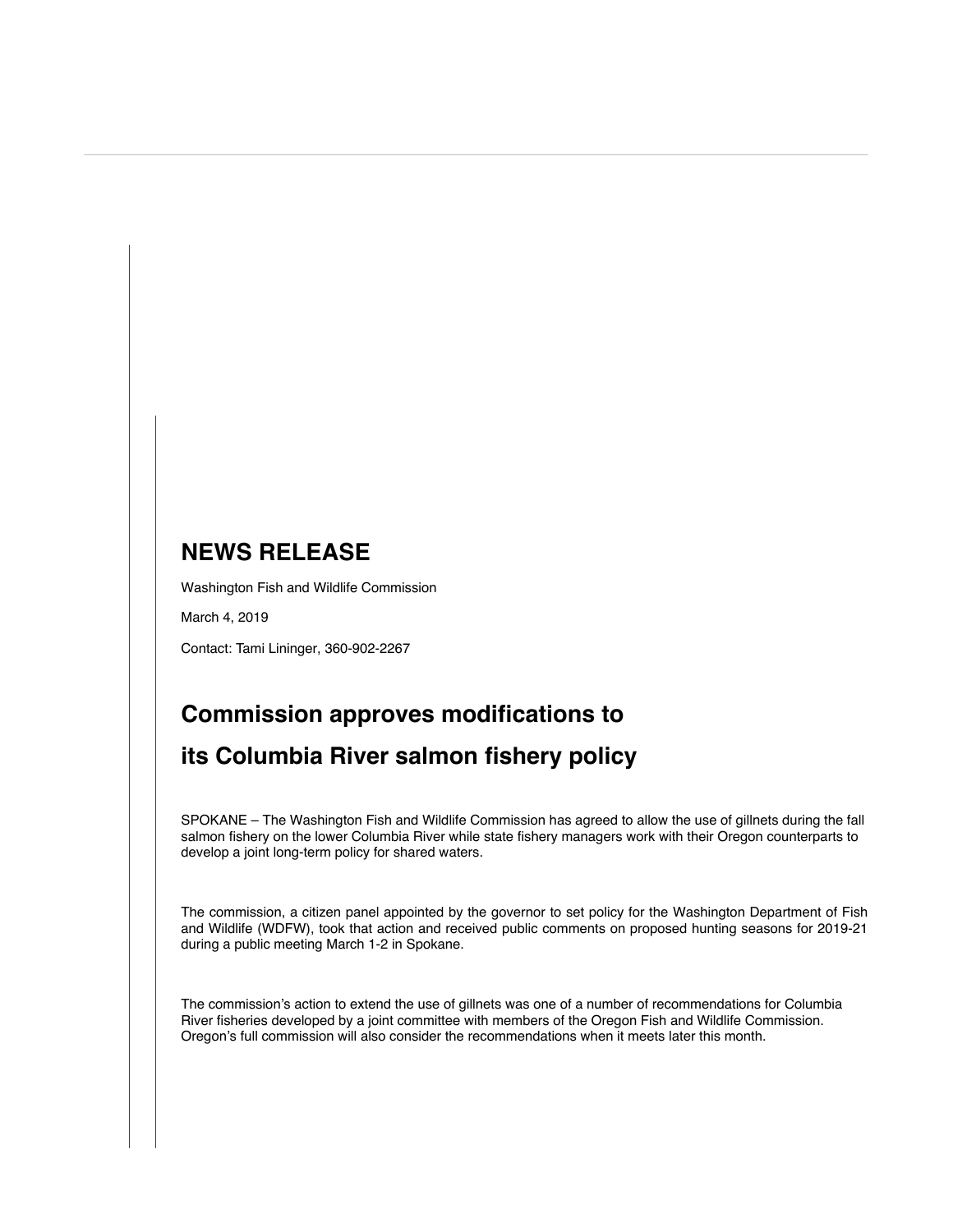Commissioners from both states are working on an overhaul of their respective Columbia River salmon management policies, which are designed to achieve conservation goals for salmon and steelhead, promote orderly fisheries in concurrent waters, and maintain and enhance economic stability in sport and commercial fisheries.

The change in policy affects allowable commercial fishing gear and the allocation of catch between sport and commercial fisheries, among other adjustments. Conservation measures remain unchanged, and no additional fishing pressure was approved beyond the annual amount allowed in full compliance with all salmon and steelhead Endangered Species Act requirements and sustainable fishery management practices.

The Washington policy, approved in 2013, intended for the commercial fishery to have completed a transition from gillnets to alternative gear this year and be relocated away from mainstem Columbia River areas. However, the use of alternative gear has not yet been refined and the off-channel areas have been determined to be unsuitable.

The commission modified that policy in response to a comprehensive performance review conducted over the past year. Without that action, fishing rules for Washington and Oregon would have been incompatible, because Oregon plans to allow the use of gillnets during the upcoming fall season.

The recommendation approved by the commission at the meeting in Spokane will allow commercial fisheries to proceed similar to 2018. A maximum of 70 percent of the fall chinook catch will be allocated to the recreational fishery, the same amount allocated under Oregon's policy.

Washington commissioners also agreed to retain the recreational fishery's share of 80 percent during the spring chinook fishery. The allocation for the commercial fishery was set at 20 percent with no commercial fishing in the mainstem Columbia River unless the in-season run-size update for upper river spring chinook is more than 129 percent of the pre-season forecast of 99,300 fish.

Additionally, the commission made the use of barbless hooks voluntary in Columbia River fisheries as soon as possible, but no later than June 1, 2019.

Five Washington commissioners voted to approve the recommendation: commissioners Kim Thorburn, Barbara Baker, Robert Kehoe, Donald McIsaac and Jay Holzmiller. Commissioner David Graybill voted "no," and commissioners Bradley Smith and Larry Carpenter abstained.

Details of the motion that passed and more information on the Columbia River Policy Review can be found at <https://wdfw.wa.gov/commission/>.

Prior to that decision, the commission was briefed by WDFW wildlife managers and accepted public comments on proposed hunting rules for deer, elk, waterfowl, and other game species. The commission is scheduled to take final action on those proposal at a public meeting April 5-6 in Olympia.

For more information on the season-setting process see [https://wdfw.wa.gov/hunting/regulations/seasonsetting/](http://ec2-52-26-194-35.us-west-2.compute.amazonaws.com/x/d?c=3717363&l=05f48b6e-1569-4408-bdb6-3e2692872e5b&r=021a9158-0ef9-4b83-86bf-cf5d112219b9)

*Persons with disabilities who need to receive this information in an alternative format or who need reasonable accommodations to participate in WDFW-sponsored public meetings or other activities may contact Dolores Noyes by phone (360-902-2349), TTY (360-902-2207), or email ([dolores.noyes@dfw.wa.gov\)](mailto:dolores.noyes@dfw.wa.gov). For more information, see [https://wdfw.wa.gov/accessibility/reasonable\\_request.html](https://wdfw.wa.gov/accessibility/reasonable_request.html).*